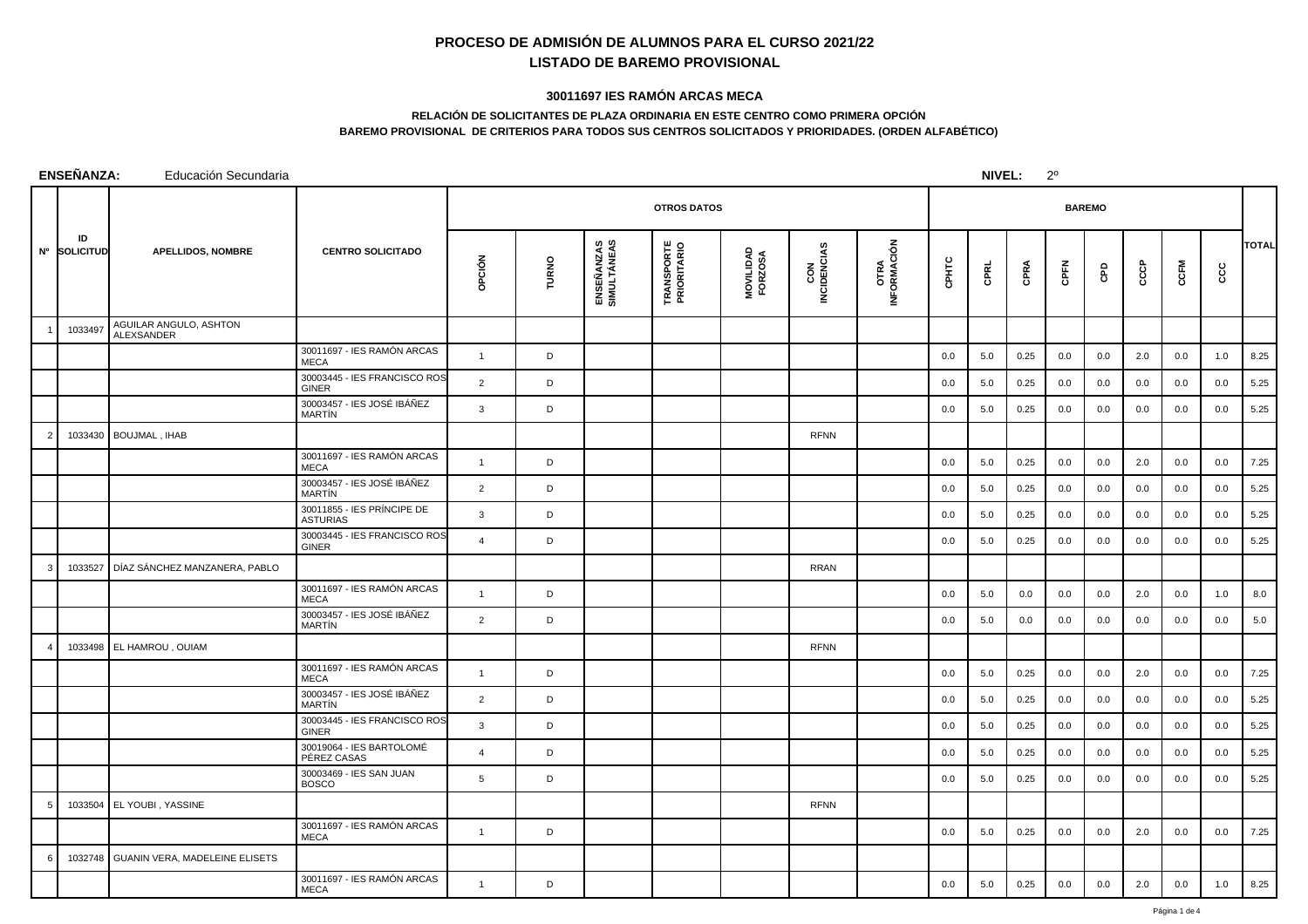|    |                    |                              |                                               | <b>BAREMO</b><br><b>OTROS DATOS</b> |       |                           |                                  |                      |                    |                             |       |         |      |         |     |     |      |     |              |  |  |
|----|--------------------|------------------------------|-----------------------------------------------|-------------------------------------|-------|---------------------------|----------------------------------|----------------------|--------------------|-----------------------------|-------|---------|------|---------|-----|-----|------|-----|--------------|--|--|
|    | ID<br>Nº SOLICITUD | <b>APELLIDOS, NOMBRE</b>     | <b>CENTRO SOLICITADO</b>                      | OPCIÓN                              | TURNO | ENSEÑANZAS<br>SIMULTÁNEAS | <b>TRANSPORTE</b><br>PRIORITARIO | MOVILIDAD<br>FORZOSA | CON<br>INCIDENCIAS | <b>OTRA<br/>INFORMACIÓN</b> | CPHTC | CPRL    | CPRA | CPFN    | GPD | င်င | CCFM | ငင  | <b>TOTAL</b> |  |  |
|    |                    |                              | 30003445 - IES FRANCISCO ROS<br><b>GINER</b>  | $\overline{2}$                      | D     |                           |                                  |                      |                    |                             | 0.0   | 5.0     | 0.25 | 0.0     | 0.0 | 0.0 | 0.0  | 0.0 | 5.25         |  |  |
|    |                    |                              | 30011855 - IES PRÍNCIPE DE<br><b>ASTURIAS</b> | $\mathbf{3}$                        | D     |                           |                                  |                      |                    |                             | 0.0   | 5.0     | 0.25 | 0.0     | 0.0 | 0.0 | 0.0  | 0.0 | 5.25         |  |  |
|    |                    |                              | 30003469 - IES SAN JUAN<br><b>BOSCO</b>       | $\overline{4}$                      | D     |                           |                                  |                      |                    |                             | 0.0   | 5.0     | 0.25 | 0.0     | 0.0 | 0.0 | 0.0  | 0.0 | 5.25         |  |  |
|    |                    |                              | 30003457 - IES JOSÉ IBÁÑEZ<br>MARTÍN          | 5                                   | D     |                           |                                  |                      |                    |                             | 0.0   | 5.0     | 0.25 | 0.0     | 0.0 | 0.0 | 0.0  | 0.0 | 5.25         |  |  |
|    | 1033501            | MARTÍNEZ LEAL, JUAN CARLOS   |                                               |                                     |       |                           |                                  |                      |                    |                             |       |         |      |         |     |     |      |     |              |  |  |
|    |                    |                              | 30011697 - IES RAMÓN ARCAS<br><b>MECA</b>     | $\mathbf{1}$                        | D     |                           |                                  |                      |                    |                             | 0.0   | 0.0     | 0.0  | 0.0     | 0.0 | 2.0 | 0.0  | 0.0 | 2.0          |  |  |
|    | 1033486            | MAZA FLORES, KARIN LISVED    |                                               |                                     |       |                           |                                  |                      |                    |                             |       |         |      |         |     |     |      |     |              |  |  |
|    |                    |                              | 30011697 - IES RAMÓN ARCAS<br><b>MECA</b>     | $\mathbf{1}$                        | D     |                           |                                  |                      |                    |                             | 0.0   | 0.0     | 0.0  | 0.0     | 0.0 | 2.0 | 0.0  | 1.0 | 3.0          |  |  |
|    | 1039148            | MORÁN PIÑA, ELIZABEL CELINDA |                                               |                                     |       |                           |                                  |                      | $FP*$              |                             |       |         |      |         |     |     |      |     |              |  |  |
|    |                    |                              | 30011697 - IES RAMÓN ARCAS<br><b>MECA</b>     | $\overline{1}$                      | D     |                           |                                  |                      |                    |                             | 0.0   | 5.0     | 0.25 | 1.0     | 0.0 | 2.0 | 0.0  | 0.0 | S.B.         |  |  |
|    |                    |                              | 30003457 - IES JOSÉ IBÁÑEZ<br>MARTÍN          | 2                                   | D     |                           |                                  |                      |                    |                             | 0.0   | 5.0     | 0.25 | 1.0     | 0.0 | 0.0 | 0.0  | 0.0 | S.B.         |  |  |
|    |                    |                              | 30011855 - IES PRÍNCIPE DE<br><b>ASTURIAS</b> | $\mathbf{3}$                        | D     |                           |                                  |                      |                    |                             | 0.0   | 5.0     | 0.25 | 1.0     | 0.0 | 0.0 | 0.0  | 0.0 | S.B.         |  |  |
|    |                    |                              | 30003445 - IES FRANCISCO ROS<br><b>GINER</b>  | $\overline{4}$                      | D     |                           |                                  |                      |                    |                             | 0.0   | 5.0     | 0.25 | 1.0     | 0.0 | 0.0 | 0.0  | 0.0 | S.B.         |  |  |
| 10 | 1033454            | PINCHUPA VIRI, MARÍA ISABEL  |                                               |                                     |       |                           |                                  |                      |                    |                             |       |         |      |         |     |     |      |     |              |  |  |
|    |                    |                              | 30011697 - IES RAMÓN ARCAS<br><b>MECA</b>     | $\mathbf{1}$                        | D     |                           |                                  |                      |                    |                             | 0.0   | 5.0     | 0.25 | 1.0     | 0.0 | 2.0 | 0.0  | 1.0 | 9.25         |  |  |
|    |                    |                              | 30003457 - IES JOSÉ IBÁÑEZ<br><b>MARTIN</b>   | 2                                   | D     |                           |                                  |                      |                    |                             | 0.0   | 5.0     | 0.25 | 1.0     | 0.0 | 0.0 | 0.0  | 0.0 | 6.25         |  |  |
|    |                    |                              | 30003469 - IES SAN JUAN<br><b>BOSCO</b>       | 3                                   | D     |                           |                                  |                      |                    |                             | 0.0   | 5.0     | 0.25 | 1.0     | 0.0 | 0.0 | 0.0  | 0.0 | 6.25         |  |  |
| 11 | 1033530            | PUCHE BASTIDA, BLANCA        |                                               |                                     |       |                           |                                  |                      |                    |                             |       |         |      |         |     |     |      |     |              |  |  |
|    |                    |                              | 30011697 - IES RAMÓN ARCAS<br><b>MECA</b>     | $\mathbf{1}$                        | D     |                           |                                  |                      |                    |                             | 0.0   | 5.0     | 0.25 | 1.0     | 0.0 | 2.0 | 0.0  | 1.0 | 9.25         |  |  |
|    |                    |                              | 30003445 - IES FRANCISCO ROS<br><b>GINER</b>  | $\overline{2}$                      | D     |                           |                                  |                      |                    |                             | 0.0   | 5.0     | 0.25 | 1.0     | 0.0 | 0.0 | 0.0  | 0.0 | 6.25         |  |  |
|    |                    |                              | 30003457 - IES JOSÉ IBÁÑEZ<br>MARTÍN          | 3                                   | D     |                           |                                  |                      |                    |                             | 0.0   | 5.0     | 0.25 | 1.0     | 0.0 | 0.0 | 0.0  | 0.0 | 6.25         |  |  |
|    |                    |                              | 30011855 - IES PRÍNCIPE DE<br><b>ASTURIAS</b> |                                     |       |                           |                                  |                      |                    |                             | 10.0  | $5.0\,$ | 0.25 | $1.0\,$ | 0.0 | 0.0 | 0.0  | 0.0 | 16.25        |  |  |
| 12 | 1033461            | SAAD, NOHAILA                |                                               |                                     |       |                           |                                  |                      | <b>RFNN</b>        |                             |       |         |      |         |     |     |      |     |              |  |  |
|    |                    |                              | 30011697 - IES RAMÓN ARCAS<br>MECA            | $\mathbf{1}$                        | D     |                           |                                  |                      |                    |                             | 0.0   | 5.0     | 0.25 | 0.0     | 0.0 | 2.0 | 0.0  | 0.0 | 7.25         |  |  |
|    |                    |                              | 30003457 - IES JOSÉ IBÁÑEZ<br>MARTÍN          | $\overline{2}$                      | D     |                           |                                  |                      |                    |                             | 0.0   | 5.0     | 0.25 | 0.0     | 0.0 | 0.0 | 0.0  | 0.0 | 5.25         |  |  |
|    |                    |                              | 30003445 - IES FRANCISCO ROS<br>GINER         | $\mathbf{3}$                        | D     |                           |                                  |                      |                    |                             | 0.0   | 5.0     | 0.25 | 0.0     | 0.0 | 0.0 | 0.0  | 0.0 | 5.25         |  |  |
|    |                    |                              | 30011855 - IES PRÍNCIPE DE<br><b>ASTURIAS</b> | $\overline{4}$                      | D     |                           |                                  |                      |                    |                             | 0.0   | 5.0     | 0.25 | 0.0     | 0.0 | 0.0 | 0.0  | 0.0 | 5.25         |  |  |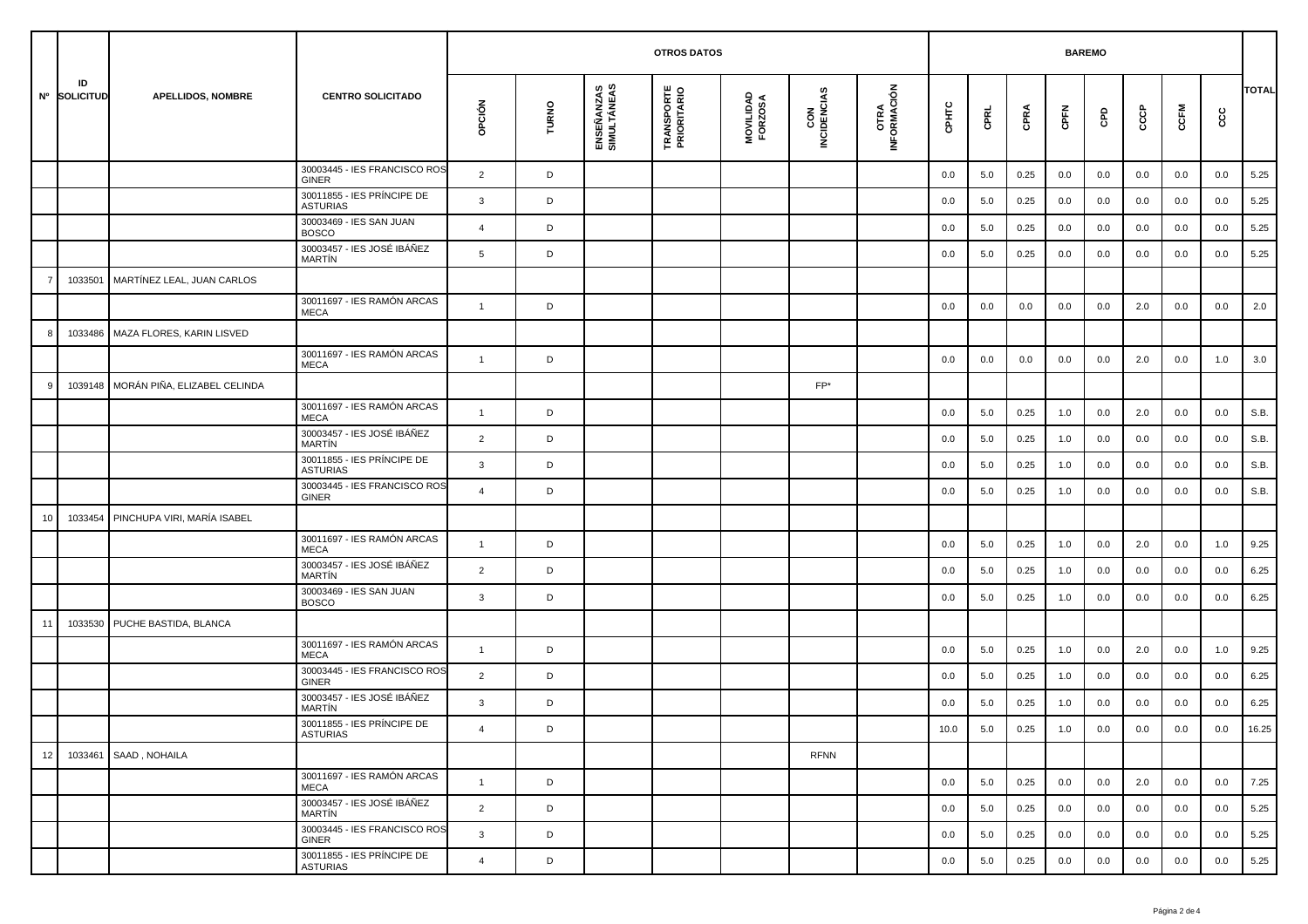|  |                    |                          |                                         | <b>OTROS DATOS</b> |   |                               |                                                               |                          |                                                        |    |                        |             | <b>BAREMO</b> |        |                        |     |               |     |              |  |  |
|--|--------------------|--------------------------|-----------------------------------------|--------------------|---|-------------------------------|---------------------------------------------------------------|--------------------------|--------------------------------------------------------|----|------------------------|-------------|---------------|--------|------------------------|-----|---------------|-----|--------------|--|--|
|  | ID<br>Nº SOLICITUD | <b>APELLIDOS, NOMBRE</b> | <b>CENTRO SOLICITADO</b>                |                    |   | ი ო<br>⋐<br>- ⊞ =<br>ENS<br>5 | ہ ۳<br>ir ∝<br>ဖာ<br>$\overline{\alpha}$<br>z ö<br>- 주<br>- 주 | ≏<br>MOVILIDA<br>FORZOSJ | w<br>z <del>5</del><br>8 핑<br>$\overline{\phantom{a}}$ | δ⊈ | $\mathbf{c}$<br>௨<br>ω | $\mathbf c$ |               | 준<br>흉 | $\circ$<br>$\mathbf c$ |     | Σ<br>ш<br>ပ္ပ |     | <b>TOTAL</b> |  |  |
|  |                    |                          | 30003469 - IES SAN JUAN<br><b>BOSCO</b> |                    | D |                               |                                                               |                          |                                                        |    | 0.0                    | 5.0         | 0.25          | 0.0    | 0.0                    | 0.0 | 0.0           | 0.0 | 5.25         |  |  |